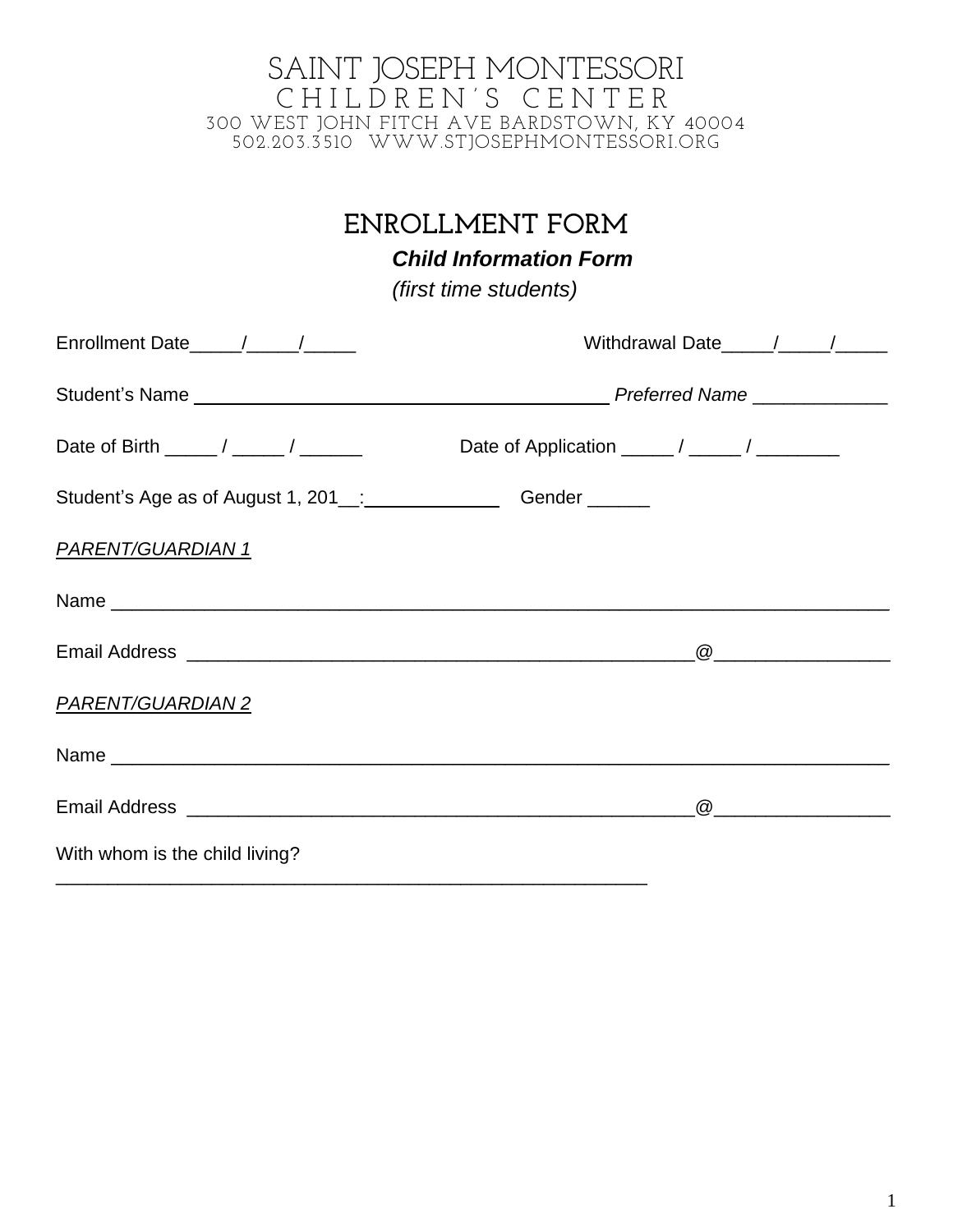| SAINT JOSEPH MONTESSORI                                                                                                             |
|-------------------------------------------------------------------------------------------------------------------------------------|
| CHILDREN'S CENTER                                                                                                                   |
| 300 WEST JOHN FITCH AVE BARDSTOWN, KY 40004<br>502.203.3510 WWW.STJOSEPHMONTESSORI.ORG                                              |
|                                                                                                                                     |
|                                                                                                                                     |
| The following information will be used to work more effectively with your child.                                                    |
| 1. We want to communicate with you effectively.<br>To what address should correspondence and email be sent:                         |
| Parent/Guardian 1 _____________ Parent/Guardian 2 ___________ Both ___________                                                      |
|                                                                                                                                     |
|                                                                                                                                     |
| 2. Do you wish to have your name listed in our family directory?                                                                    |
| (The directory is only distributed to current families.)<br>$Yes$ No $N$                                                            |
|                                                                                                                                     |
| 3. Are there any medications your child takes regularly?                                                                            |
| Yes_____ No____                                                                                                                     |
|                                                                                                                                     |
|                                                                                                                                     |
| 4. Have any diagnostic evaluations (educational or psychological) ever been completed for your<br>child?                            |
| $Yes$ No______<br>If yes, a copy of the testing and evaluation must be sent to SJMCC prior to your child's first day of attendance. |
| Comments                                                                                                                            |
|                                                                                                                                     |
|                                                                                                                                     |
| 5. Does your child have any allergies or sun sensitivities?<br>$Yes$ No______                                                       |
|                                                                                                                                     |
|                                                                                                                                     |
|                                                                                                                                     |
| 6. Does your child have any specific fears?<br>Yes_____ No____                                                                      |
|                                                                                                                                     |
|                                                                                                                                     |
|                                                                                                                                     |
| 7. Has your child attended any other early childhood program?                                                                       |
| Yes_____ No____                                                                                                                     |
|                                                                                                                                     |
|                                                                                                                                     |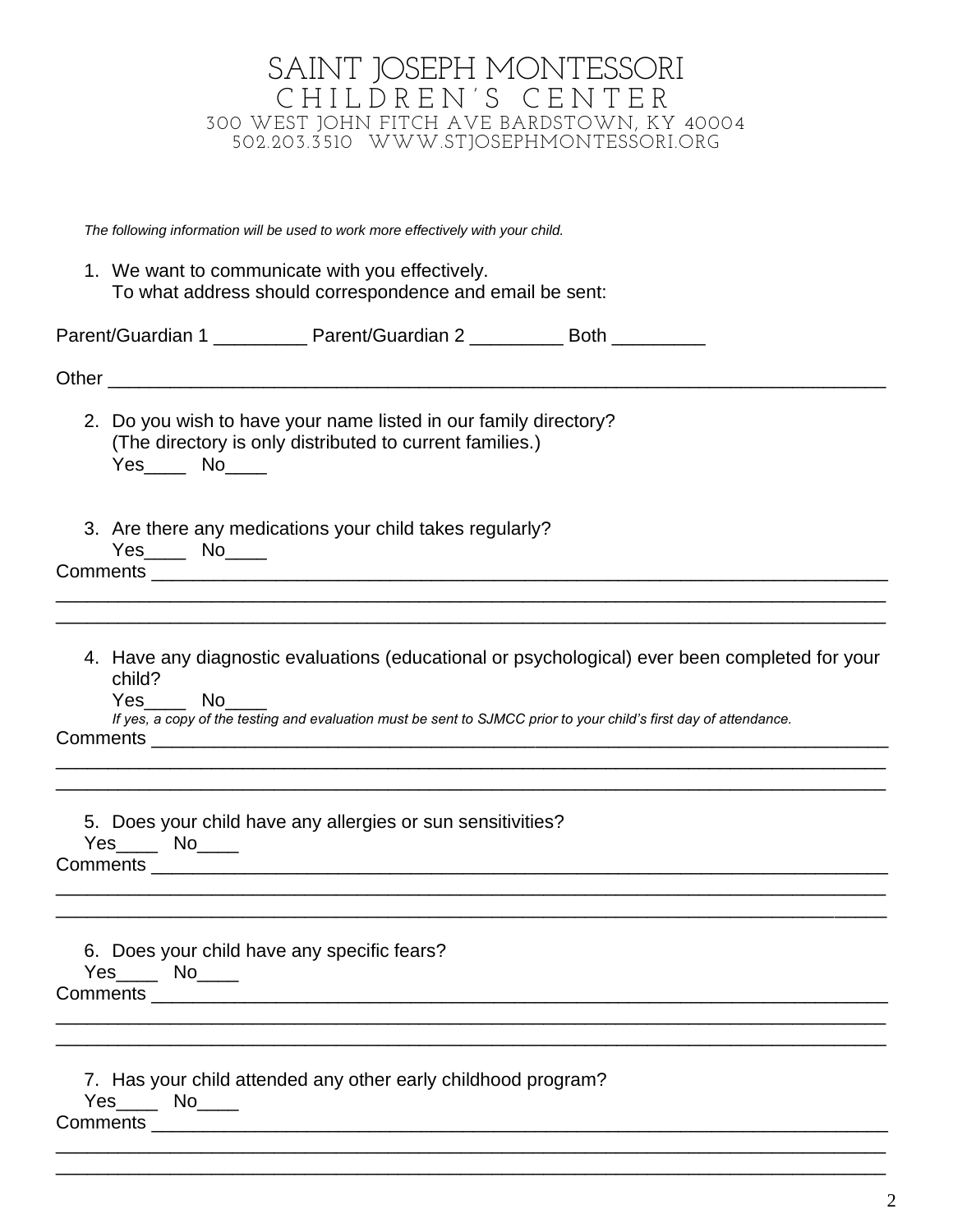#### CHILD INFORMATION, CONTINUED

The following information will be used to work more effectively with your child.

8. Were there any transitional difficulties in the previous early childhood program?

 $Yes$  No  $Near$ 

**Comments Comments** 

| 9. Does your child have any siblings? |     |
|---------------------------------------|-----|
| Name                                  | Age |
| Name                                  | Age |
| Name                                  | Age |
| Name                                  | Age |
| Name                                  | Age |

<u> 1980 - Jan Barat, martin da shekara tsara 1980 - An tsara 1980 - An tsara 1980 - An tsara 1980 - An tsara 19</u>

10. What is the primary language used in your home? <u> 1989 - Johann John Harry, mars eta bat eta bat eta bat eta bat ez arteko hamarkada eta bat eta bat eta bat e</u>

Is a secondary language used at home?

11. What is the method of discipline used in your home?

12. How does your child express concern?

13. What do you see as your child's greatest strengths?

14. What activities do you enjoy doing with your child?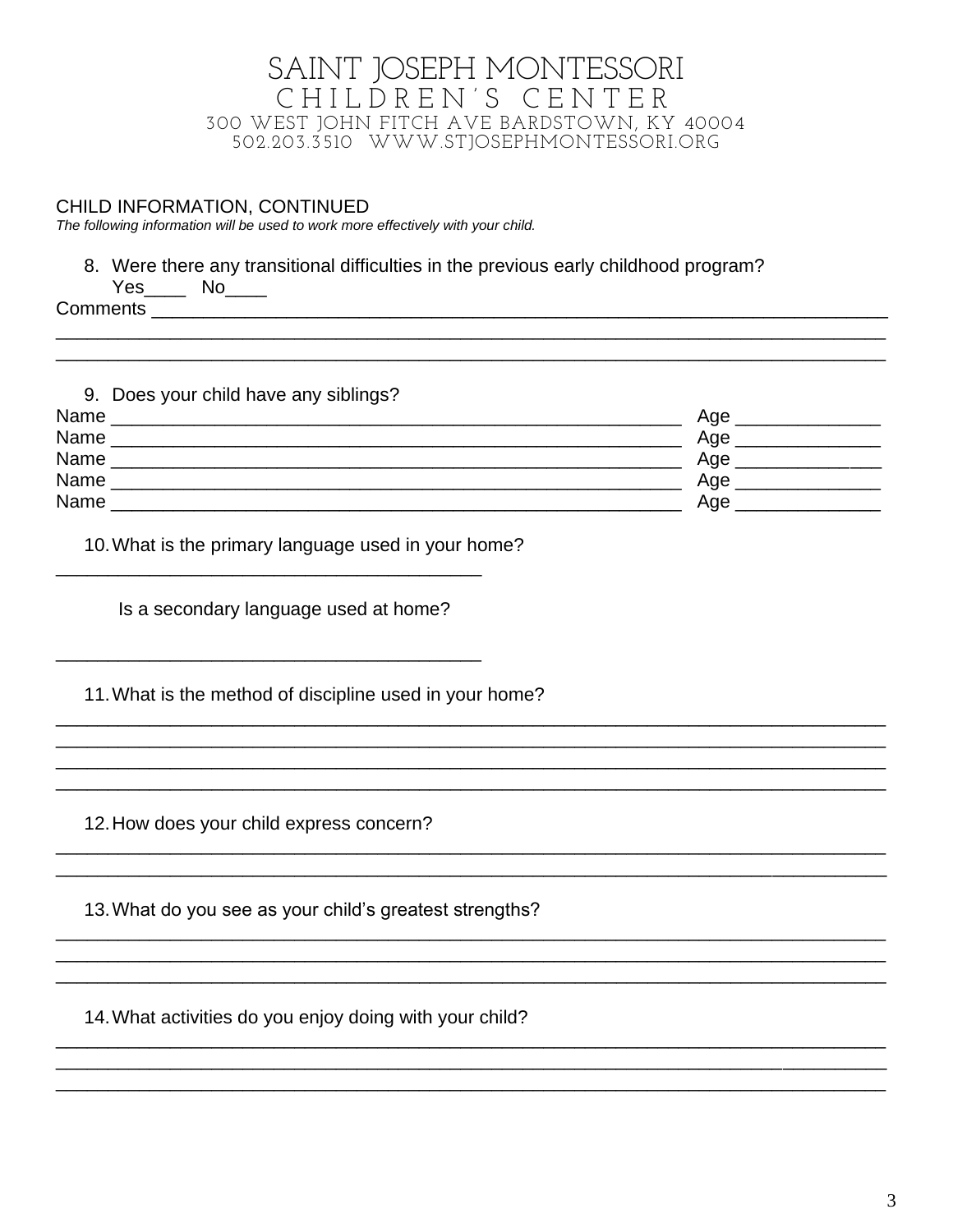#### CHILD INFORMATION, CONTINUED

The following information will be used to work more effectively with your child.

#### 15. How do you help foster your child's independence at home?

16. If my child has trouble falling asleep, I usually...

17. If there is a favorite toy or object that your child is attached to, please tell us about it.

<u> 1989 - Johann Stoff, deutscher Stoff, der Stoff, der Stoff, der Stoff, der Stoff, der Stoff, der Stoff, der S</u>

| 18. My child's favorites:                                                        |                                                  |  |  |
|----------------------------------------------------------------------------------|--------------------------------------------------|--|--|
|                                                                                  |                                                  |  |  |
|                                                                                  |                                                  |  |  |
|                                                                                  |                                                  |  |  |
|                                                                                  |                                                  |  |  |
| 19. Other people who have regular contact and are involved with my child's care: |                                                  |  |  |
|                                                                                  |                                                  |  |  |
|                                                                                  | Relationship: __________________________________ |  |  |
|                                                                                  |                                                  |  |  |
|                                                                                  |                                                  |  |  |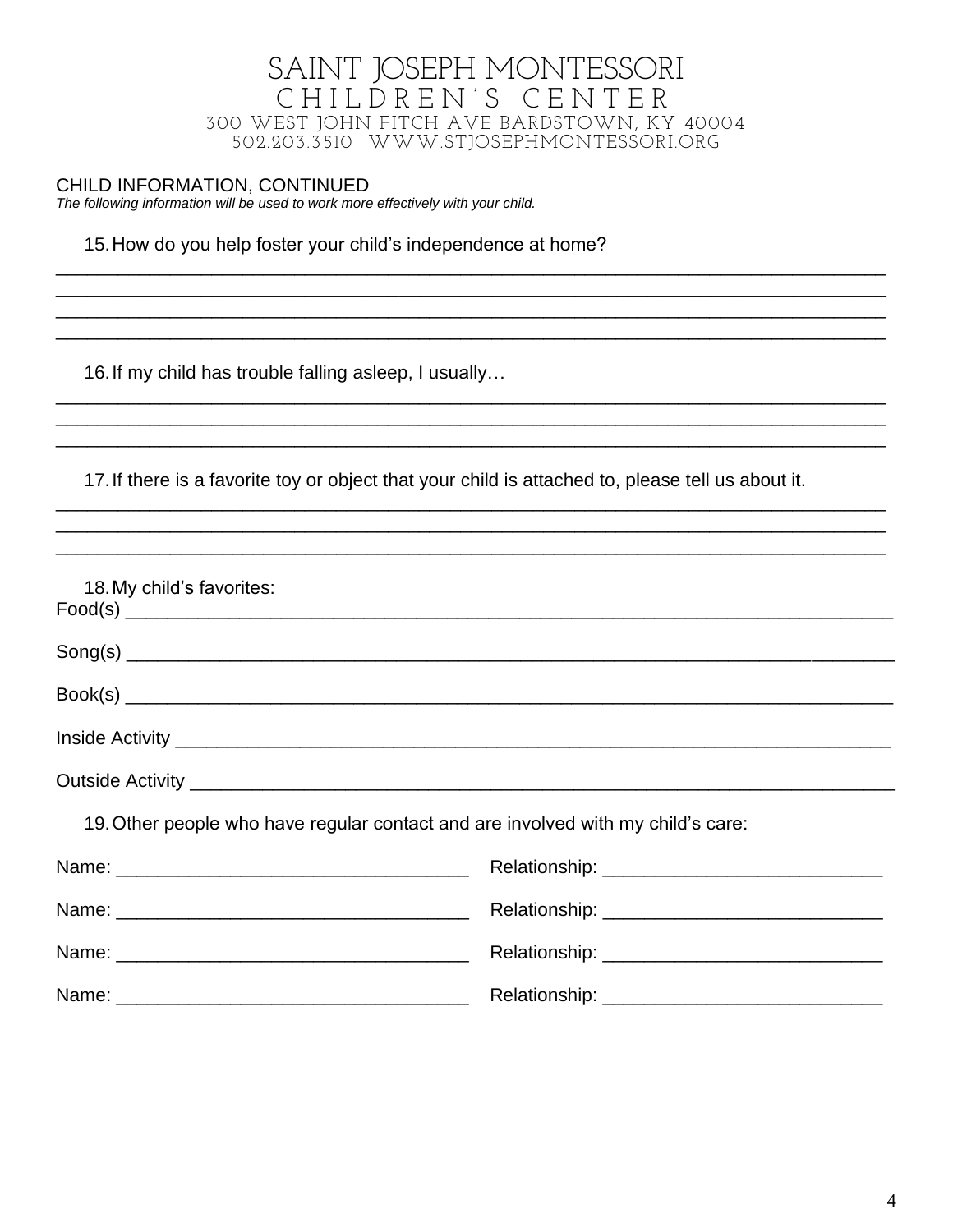20. What are your expectations/hopes for your child in our Montessori program?

21. Why would you like your child to attend SJMCC?

**22. GENERAL INFORMATION** How did you learn about SJMCC? Referral \_\_\_ Newspaper \_\_\_ Alumni Mailing \_\_\_\_\_\_\_ Telephone Book \_\_\_ Open House \_\_\_ Other Relatives of friends that have attended SJMCC: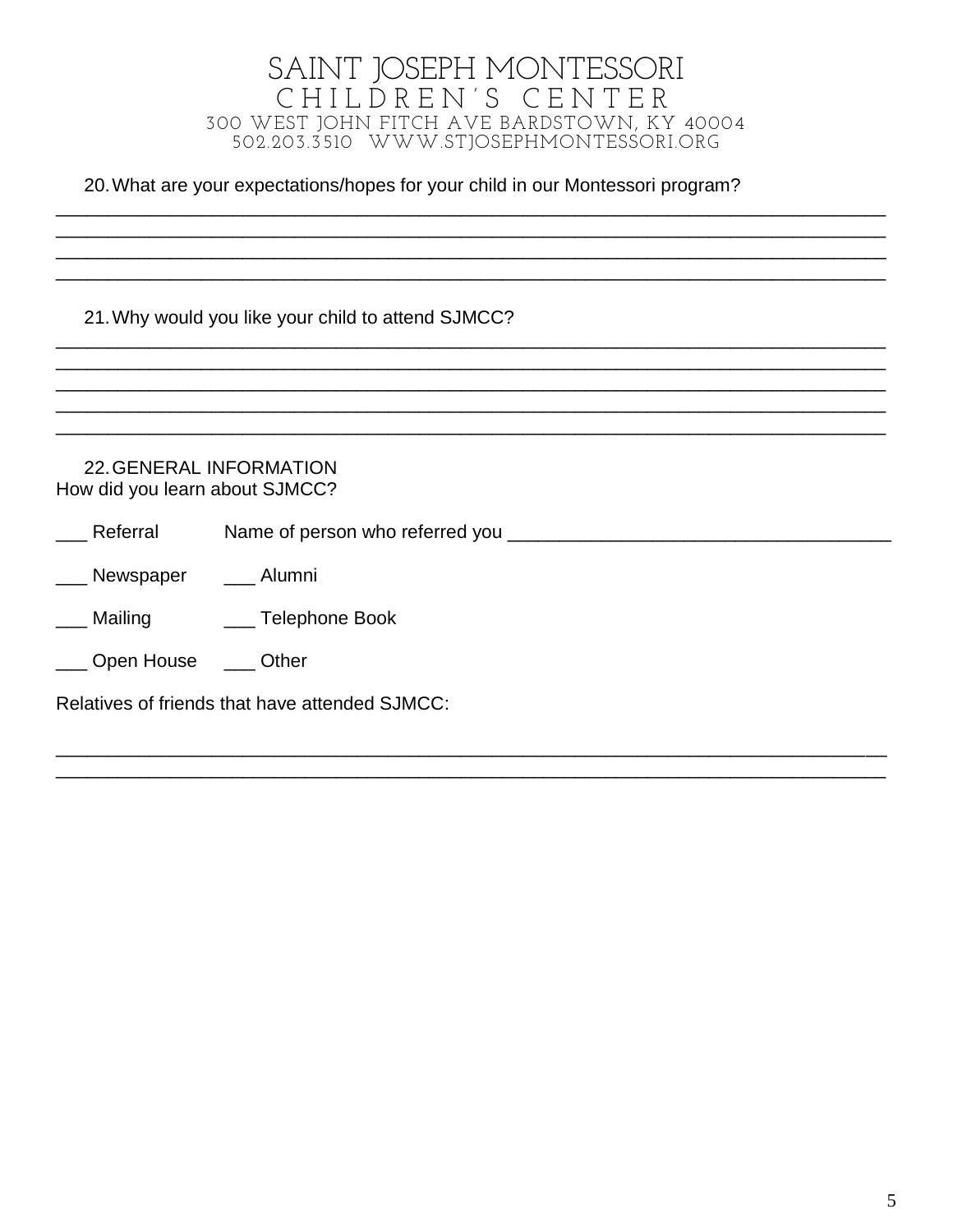#### FAMILY INVOLVEMENT

A Montessori education is a partnership between the family and school in supporting each other. As a 501(c)3 non-profit organization, in addition to tuition, we must rely on fundraisers, events, and our Annual Fund to support our operational costs. Our expectation is for each to family participate in giving back to our school in ways that meet their ability. Do you have any hobbies, skills, talents, or interests that you would like to share with our children?

\_\_\_\_\_\_\_\_\_\_\_\_\_\_\_\_\_\_\_\_\_\_\_\_\_\_\_\_\_\_\_\_\_\_\_\_\_\_\_\_\_\_\_\_\_\_\_\_\_\_\_\_\_\_\_\_\_\_\_\_\_\_\_\_\_\_\_\_\_\_\_\_\_\_\_\_\_\_\_\_ \_\_\_\_\_\_\_\_\_\_\_\_\_\_\_\_\_\_\_\_\_\_\_\_\_\_\_\_\_\_\_\_\_\_\_\_\_\_\_\_\_\_\_\_\_\_\_\_\_\_\_\_\_\_\_\_\_\_\_\_\_\_\_\_\_\_\_\_\_\_\_\_\_\_\_\_\_\_\_\_

#### TUITION

The Attendance and Tuition Form gives information about rates for the school year. You may choose a tuition payment plan. This plan allows for automatic deductions from your bank account on the 5<sup>th</sup> or 20<sup>th</sup> of each month. If full payment of tuition, After School Care (ASC), or Extra Time amounts due is not received by the end of the month, your child will not be able to attend school or stay in ASC until the balance is paid in full.

#### ------------------------------------------------------------------------------------------------------------------------------------- -------------------------------------------------------------------------------------------------------------------------------------

I certify that all of the information on this form is correct and I authorize verification if needed. If information provided is found to be incorrect, I understand that this application will be declared invalid.

| Parent/Guardian 1 Signature | Date |
|-----------------------------|------|
| Parent/Guardian 2 Signature | Date |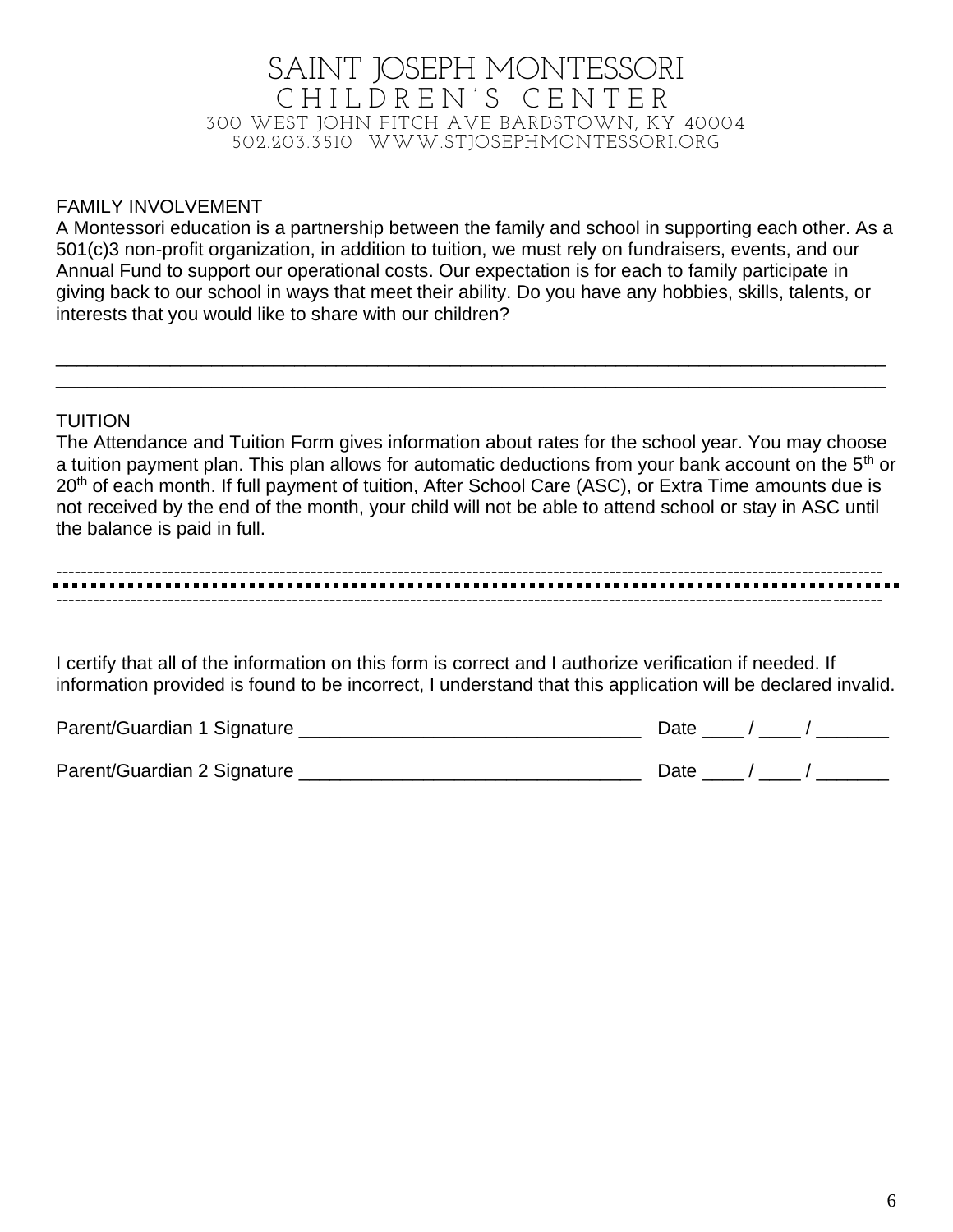# ALLERGY NOTIFICATION FORM

| or                                                                                                                          |  |
|-----------------------------------------------------------------------------------------------------------------------------|--|
|                                                                                                                             |  |
| Food/Environmental Allergies and Treatment                                                                                  |  |
| 1. Treatment:                                                                                                               |  |
|                                                                                                                             |  |
|                                                                                                                             |  |
| $3.$ $\overline{\phantom{a}}$                                                                                               |  |
|                                                                                                                             |  |
| 4. $\overline{\phantom{a}}$                                                                                                 |  |
| 5.<br><u> Alexandro de la contrada de la contrada de la contrada de la contrada de la contrada de la contrada de la co</u>  |  |
|                                                                                                                             |  |
| 6.<br><u> Alexandro de la contrada de la contrada de la contrada de la contrada de la contrada de la contrada de la con</u> |  |
|                                                                                                                             |  |
| <b>Other Special Instructions:</b>                                                                                          |  |
|                                                                                                                             |  |
|                                                                                                                             |  |
|                                                                                                                             |  |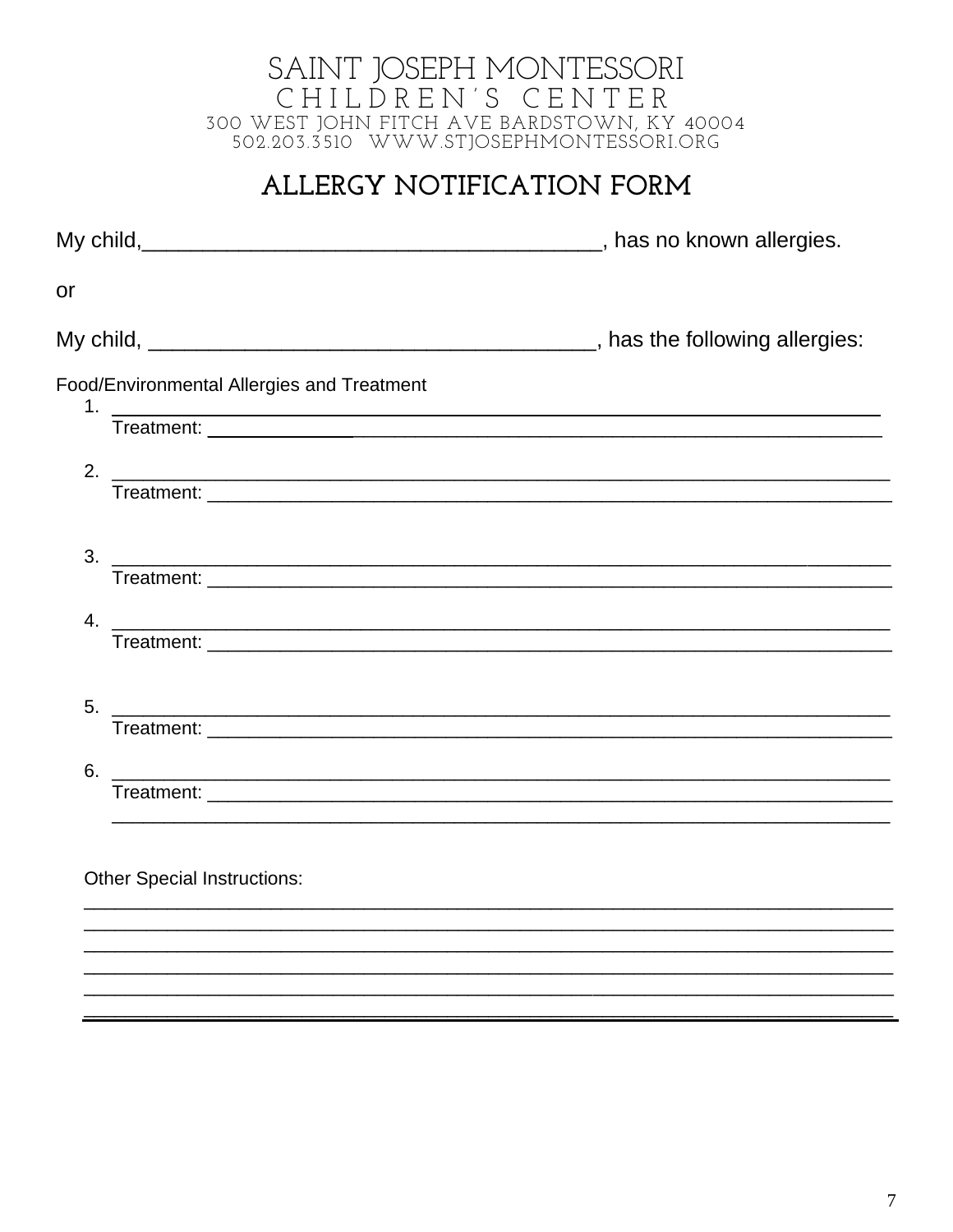# **STUDENT INFORMATION FORM**

| <b>PARENT/GUARDIAN 1</b>                                                                                                                                                                                                             |  |                                                                                                                                                                                                                                                                                                                                                                                                                             |
|--------------------------------------------------------------------------------------------------------------------------------------------------------------------------------------------------------------------------------------|--|-----------------------------------------------------------------------------------------------------------------------------------------------------------------------------------------------------------------------------------------------------------------------------------------------------------------------------------------------------------------------------------------------------------------------------|
|                                                                                                                                                                                                                                      |  |                                                                                                                                                                                                                                                                                                                                                                                                                             |
|                                                                                                                                                                                                                                      |  |                                                                                                                                                                                                                                                                                                                                                                                                                             |
|                                                                                                                                                                                                                                      |  | Cell $\frac{1}{\sqrt{1-\frac{1}{2}}}\frac{1}{\sqrt{1-\frac{1}{2}}}\frac{1}{\sqrt{1-\frac{1}{2}}}\frac{1}{\sqrt{1-\frac{1}{2}}}\frac{1}{\sqrt{1-\frac{1}{2}}}\frac{1}{\sqrt{1-\frac{1}{2}}}\frac{1}{\sqrt{1-\frac{1}{2}}}\frac{1}{\sqrt{1-\frac{1}{2}}}\frac{1}{\sqrt{1-\frac{1}{2}}}\frac{1}{\sqrt{1-\frac{1}{2}}}\frac{1}{\sqrt{1-\frac{1}{2}}}\frac{1}{\sqrt{1-\frac{1}{2}}}\frac{1}{\sqrt{1-\frac{1}{2}}}\frac{1}{\sqrt$ |
| Email <b>Executive Contract Contract Contract Contract Contract Contract Contract Contract Contract Contract Contract Contract Contract Contract Contract Contract Contract Contract Contract Contract Contract Contract Contrac</b> |  |                                                                                                                                                                                                                                                                                                                                                                                                                             |
| <b>PARENT/GUARDIAN 2</b>                                                                                                                                                                                                             |  |                                                                                                                                                                                                                                                                                                                                                                                                                             |
|                                                                                                                                                                                                                                      |  |                                                                                                                                                                                                                                                                                                                                                                                                                             |
|                                                                                                                                                                                                                                      |  |                                                                                                                                                                                                                                                                                                                                                                                                                             |
|                                                                                                                                                                                                                                      |  |                                                                                                                                                                                                                                                                                                                                                                                                                             |
|                                                                                                                                                                                                                                      |  |                                                                                                                                                                                                                                                                                                                                                                                                                             |

#### **EMERGENCY/DISASTER**

*When the above parent/guardian(s) cannot be reached in an emergency and/or cannot pick up in an emergency/disaster, the following individuals are authorized to pick up the child*.

| <b>Name</b>                                         | Relationship                   |
|-----------------------------------------------------|--------------------------------|
| Home Address                                        |                                |
| Place of Employment                                 |                                |
| Home<br>Work<br>and the contract of the contract of | Cell<br>$ -$<br><b>Service</b> |
| Email                                               |                                |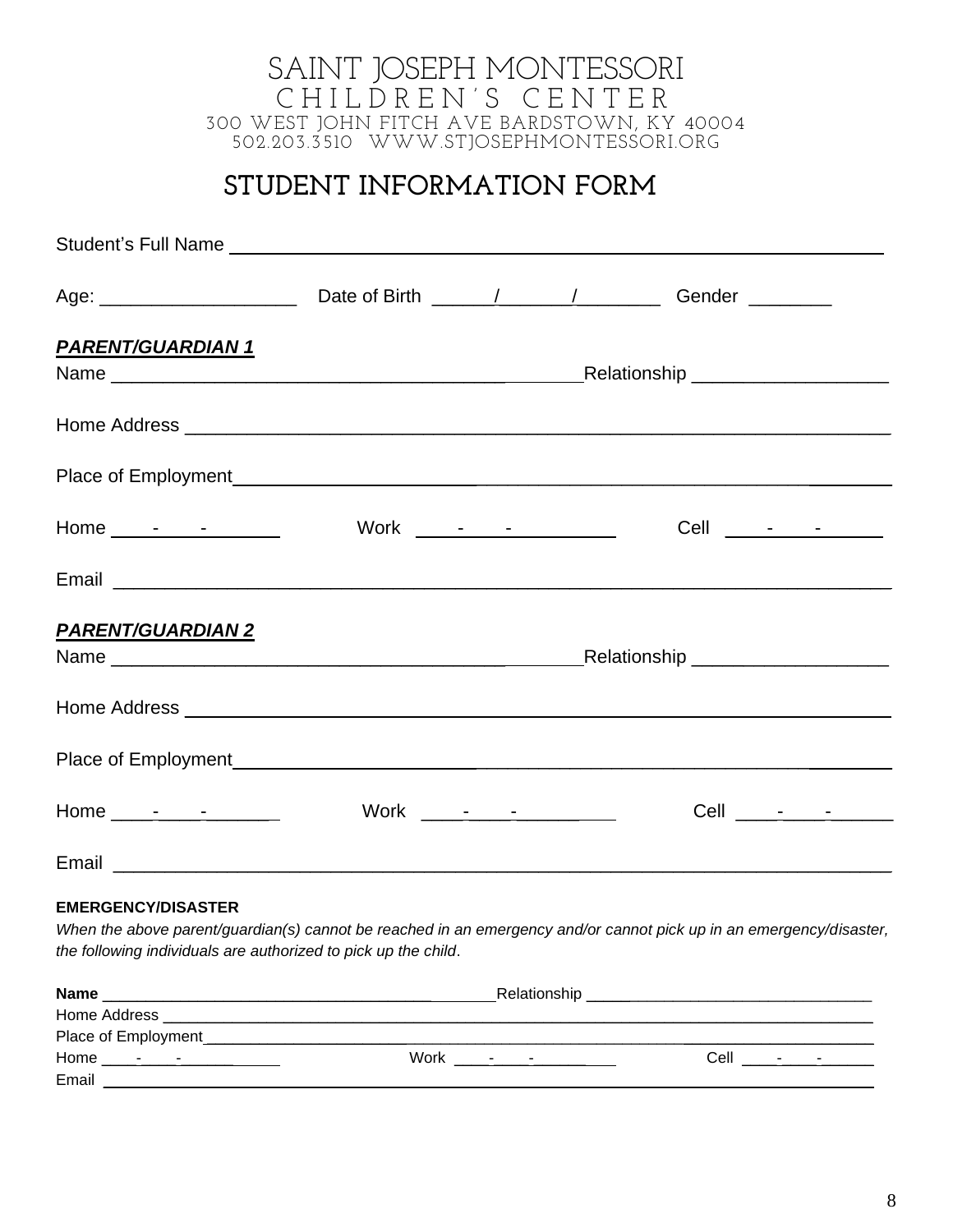| $Work \qquad - \qquad - \qquad - \qquad - \qquad - \qquad -$ | Cell ________________ |
|--------------------------------------------------------------|-----------------------|
|                                                              |                       |

Name of person(s) with court ordered restricted access to the child:

| . |  |
|---|--|
|   |  |

### **MEDICAL INFORMATION - QUICK REFERENCE**

Known allergies to drugs, foods, etc.

Known activity/dietary restrictions

Medical conditions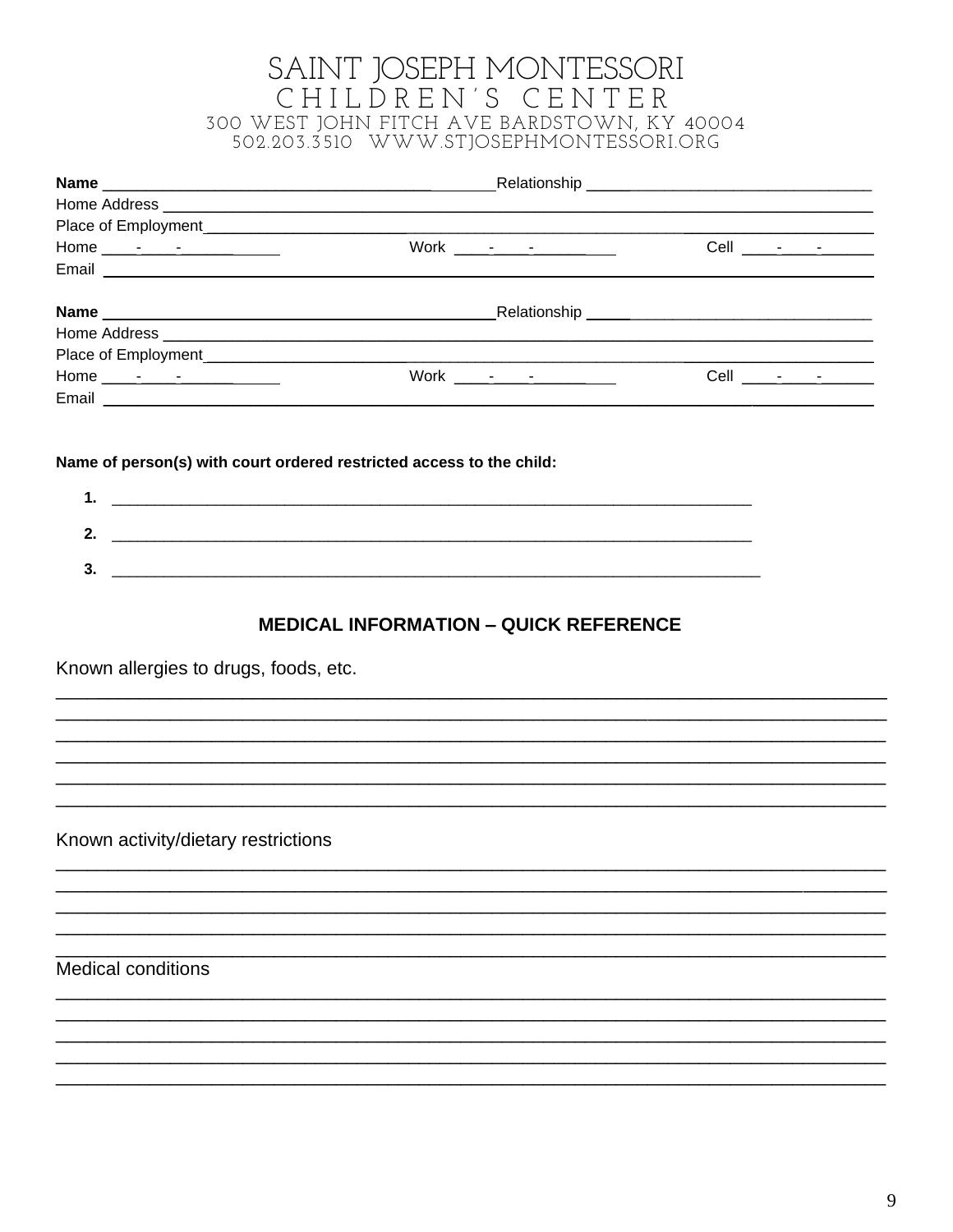# MEDICAL CONSENT FORM

I/We, the undersigned, have legal custody of \_\_\_\_\_\_\_\_\_\_\_\_\_\_\_\_\_\_\_\_\_\_\_\_, a student who is a minor, and have given our consent for him/her to attend Saint Joseph Montessori Children's Center (SJMCC). In the event of an emergency, disaster, and/or medical care is needed and I/we cannot be reached, I/we give my/our consent for medical and/or surgical treatment by our preferred doctor at our preferred facility for the aforementioned student. If our doctor is unavailable and/or the emergency transport deems time does not allow for travel to our preferred facility, the on-call doctor at the closest facility may give care.

| <b>Primary Physician</b>  |  |
|---------------------------|--|
| Address                   |  |
| Telephone                 |  |
| <b>Preferred Hospital</b> |  |
| Address                   |  |
| <b>ER Telephone</b>       |  |
| <b>Insurance Name</b>     |  |
| Policy #                  |  |
| Holder                    |  |

I understand and agree to pay all the costs and fees contingent on any emergency medical care and/or treatment for my child as secured or authorized under this consent. Further, I/we affirm that the health insurance information provided above is accurate at this date and will, to the best of my/our knowledge still be in force for the student named above

| Parent/Guardian 1 Name | Siɑnature |
|------------------------|-----------|
| Parent/Guardian 2 Name | Sianature |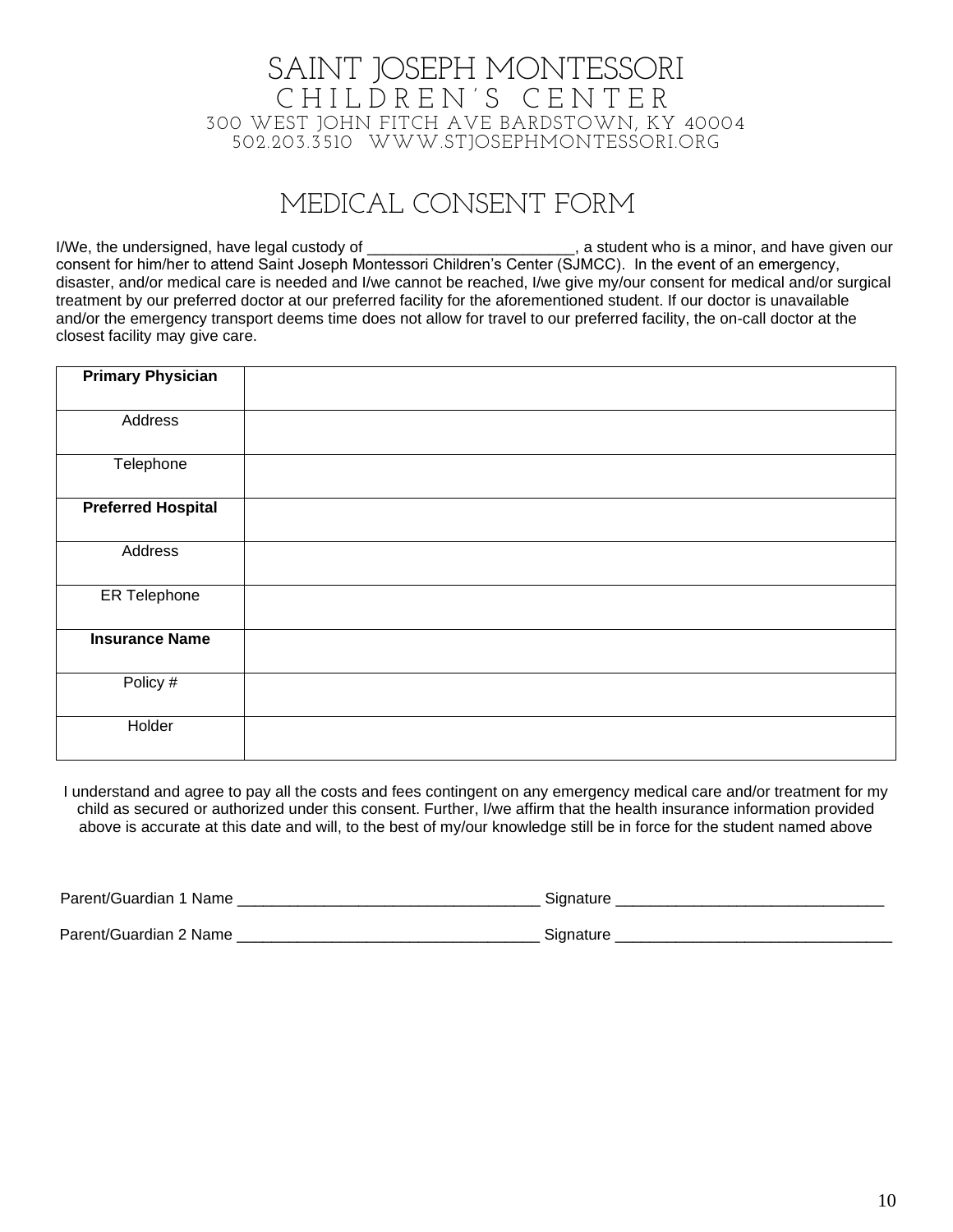# DISMISSAL AUTHORIZATION FORM

| USUAL DRIVER'S NAME:_______________________________ |  |                                                                                                                |  |  |
|-----------------------------------------------------|--|----------------------------------------------------------------------------------------------------------------|--|--|
|                                                     |  |                                                                                                                |  |  |
| If different from above                             |  |                                                                                                                |  |  |
|                                                     |  | DRIVER LICENSE # _______________________                                                                       |  |  |
|                                                     |  | CAR MAKE ___________________________________MODEL _______________________COLOR _______________________________ |  |  |
|                                                     |  | DRIVER LICENSE # _____________________                                                                         |  |  |
|                                                     |  | CAR MAKE _________________________________MODEL ______________________COLOR __________________________________ |  |  |

If an individual other than yourself (parent/guardian) and/or your child's usual driver will be picking your child up from school please list the additional individuals below.

| <b>FULL NAME</b> | <b>DRIVER'S LICENSE</b><br># OR LAST 4 DIGITS<br>OF<br>SOCIAL SECURITY<br>$\#$ | DESCRIPTION OF PERSON | <b>RELATIONSHIP</b><br>TO CHILD | CAR<br>MAKE, MODEL,<br>COLOR |
|------------------|--------------------------------------------------------------------------------|-----------------------|---------------------------------|------------------------------|
|                  |                                                                                |                       |                                 |                              |
|                  |                                                                                |                       |                                 |                              |
|                  |                                                                                |                       |                                 |                              |
|                  |                                                                                |                       |                                 |                              |
|                  |                                                                                |                       |                                 |                              |
|                  |                                                                                |                       |                                 |                              |
|                  |                                                                                |                       |                                 |                              |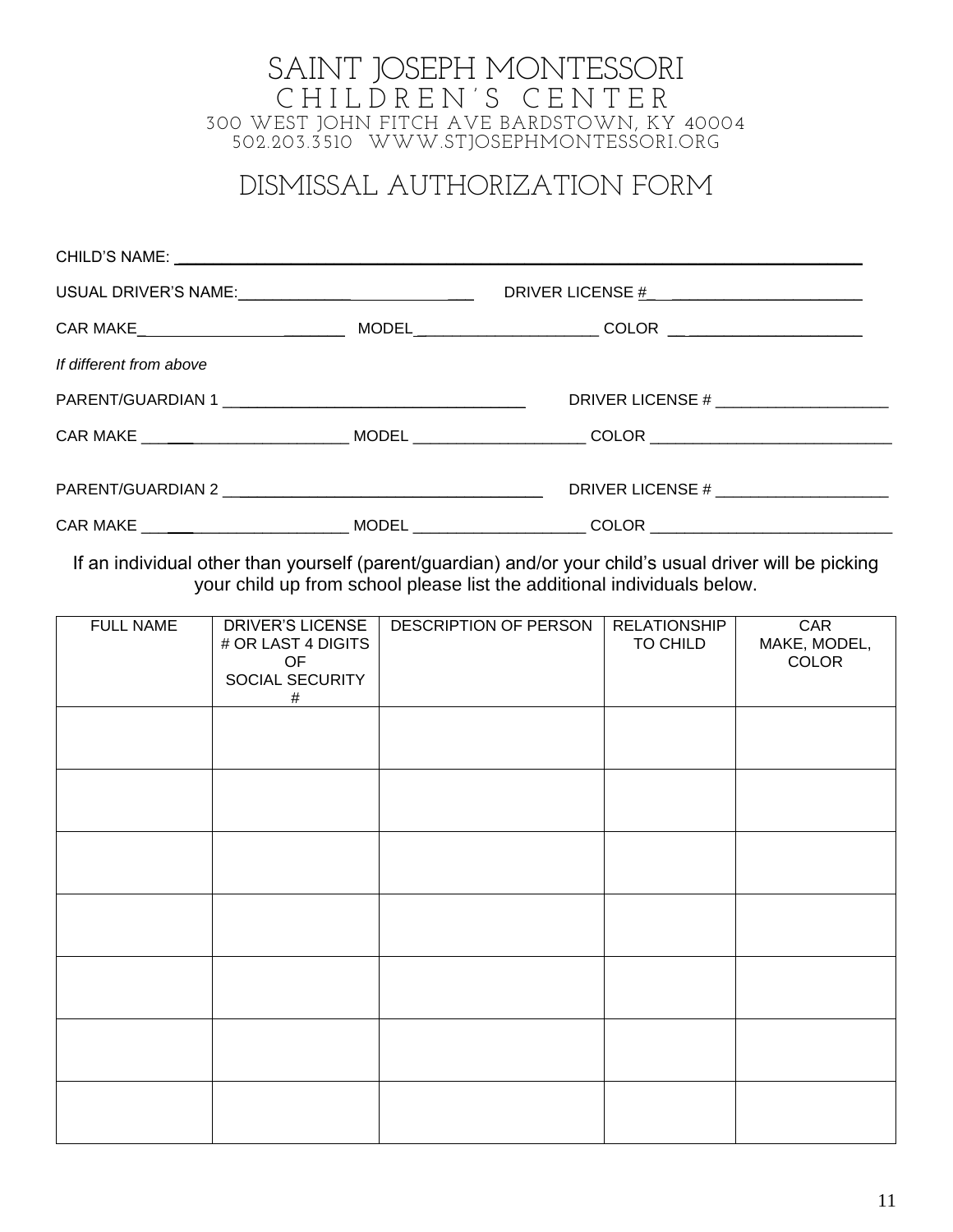STUDENT & FAMILY HANDBOOK ACKNOWLEDGMENT

We have read the Student & Family Handbook and agree to follow the school policies and procedures as stated.

Parent/Guardian 1 Signature \_\_\_\_\_\_\_\_\_\_\_\_\_\_\_\_\_\_\_\_\_\_\_\_\_\_\_\_\_\_\_\_\_\_\_\_\_\_\_\_\_\_\_\_\_\_\_\_\_\_\_\_\_\_\_\_\_\_\_\_

Parent/Guardian 1 Name \_\_\_\_\_\_\_\_\_\_\_\_\_\_\_\_\_\_\_\_\_\_\_\_\_\_\_\_\_\_\_\_\_\_\_\_\_\_\_\_\_\_\_\_\_\_\_\_\_\_\_\_\_\_\_\_\_\_\_\_\_\_

Parent/Guardian 2 Signature **Example 2 Signature** and the state of the state of the state of the state of the state of the state of the state of the state of the state of the state of the state of the state of the state of

Parent/Guardian 2 Name \_\_\_\_\_\_\_\_\_\_\_\_\_\_\_\_\_\_\_\_\_\_\_\_\_\_\_\_\_\_\_\_\_\_\_\_\_\_\_\_\_\_\_\_\_\_\_\_\_\_\_\_\_\_\_\_\_\_\_\_\_\_\_

# FAMILY DIRECTORY RELEASE

I/We agree to have my/our name, phone number, and address published in the Saint Joseph Montessori Children's' Center Family Directory. My/our information as we would like to be listed is below:

| Parent/Guardian 1 Name           |  |
|----------------------------------|--|
| Parent/Guardian 1 Phone, Address |  |
| Parent/Guardian 1 Spouse's Name  |  |
| Parent/Guardian 1 Spouse's Phone |  |
|                                  |  |
|                                  |  |
| Parent/Guardian 2 Phone, Address |  |
| Parent/Guardian 2 Spouse's Name  |  |
| Parent/Guardian 2 Spouse's Phone |  |
|                                  |  |

# PHOTO/VIDEO RELEASE

I, the undersigned, hereby give permission for my son/daughter to be photographed or videotaped at Saint Joseph Montessori Children's Center (SJMCC). Furthermore, I give permission for any photo or video of my child at Saint Joseph Montessori Children's Center (SJMCC) or a SJMCC official function to be published on SJMCC's website, newsletters, printed publications, or other official SJMCC documents and/or publications.

\_\_\_\_\_ I, the undersigned, hereby give permission for my son/daughter to be photographed or videotaped at Saint Joseph Montessori Children's Center (SJMCC). Furthermore, I give permission for any photo or video of my child at SJMCC or a SJMCC official function to be published in a newspaper, a magazine, or other external publication. Please note that external organizations (like a newspaper) may also link any photo or video to their official social media accounts.

I, the undersigned, hereby give permission for my son/daughter to be photographed or videotaped at Saint Joseph Montessori Children's Center (SJMCC). Furthermore, I give permission for any photo or video of my child at SJMCC or a SJMCC official function to be published on SJMCC's social media accounts [\(www.facebook.com/stjosephmontessori,](http://www.facebook.com/stjosephmontessori) [www.pinterest.com/sjmontessori,](http://www.pinterest.com/sjmontessori) and Instagram).

| Child's Name            | Date:      |  |  |
|-------------------------|------------|--|--|
| Parent/Guardian's Name: | Signature: |  |  |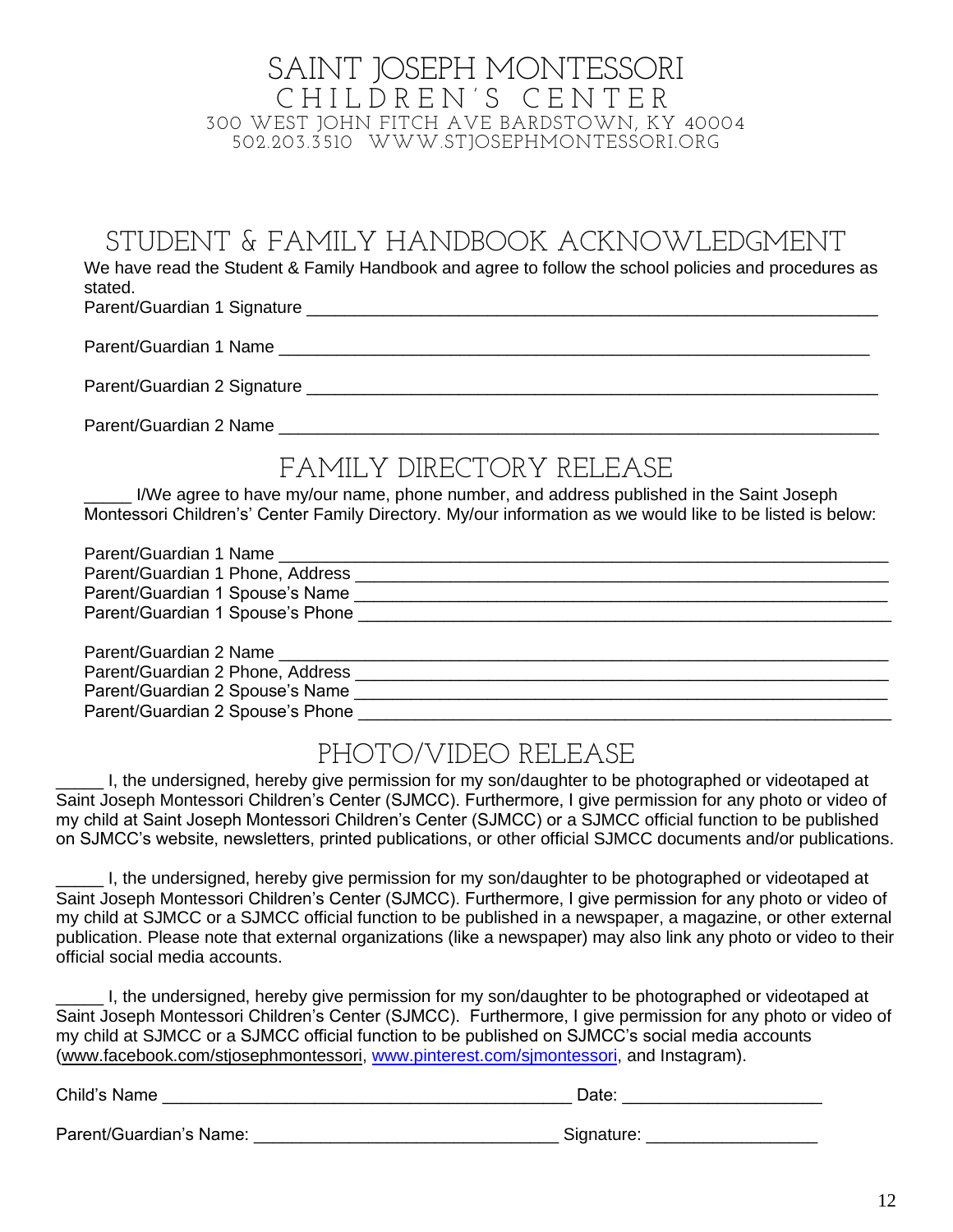#### **ATTENDANCE AND TUITION FORM**

| Student's Name:                                                                |                         |              |  |
|--------------------------------------------------------------------------------|-------------------------|--------------|--|
|                                                                                |                         |              |  |
| Requested Attendance Times: Half Day ______________ a.m. to<br><b>Full Dav</b> | a.m. to                 | p.m.<br>p.m. |  |
|                                                                                | <b>2022 2022 THEIAN</b> |              |  |

#### **2022-2023 TUITION**

#### 10 MONTHLY PAYMENTS FOR 175 INSTRUCTIONAL DAYS

| <b>SCHEDULES</b> | <b>HALF-DAY</b><br>$7:30$ a.m. $-12:00$ p.m. | <b>FULL-DAY</b><br>$7:30$ a.m. $-3:30$ p.m. |
|------------------|----------------------------------------------|---------------------------------------------|
|                  | \$410/month                                  | \$620/month                                 |

- Hours of operation: 7:30 a.m. 6:00 p.m., Monday through Friday
- 7:30 a.m. 8:00 a.m. is Early Care
- 8:00 a.m.  $-$  3:30 p.m. is the School Day
- 3:30 p.m. 6:00 p.m. is After-School Care
- SJMCC programs are offered for students who are 3 to 6 years of age.
- Pre-kindergarten and Kindergarten programs are 5 days a week.
- Kindergarten students are required to attend the full-day schedule.
- Monthly tuition is paid by automatic withdrawal over a 10 month payment plan from August 2018 through May 2019 for 175 instructional days.

#### SIBLING DISCOUNT

• For siblings attending SJMCC at the same time 10% discount for the second child will be given.

#### PRE-REGISTERED AFTER-SCHOOL CARE

- After-School Care can be registered for at the beginning of the school year or 48 hours prior to the first of the month.
- Pre-registered after-school care is \$25/30 minutes/month

| 3:30-4:00 | 4:00-4:30 | $4:30 - 5$<br>o:UU | 5:00-5:30 | -6:00<br><b>B</b> 30-65. |
|-----------|-----------|--------------------|-----------|--------------------------|
| \$25      | \$25      | \$25               | \$25      | \$25                     |

#### EXTRA TIME

- Non-pre-registered extra time is available on a first-requested, first-served basis (as capacity and teacher ratio
- Allows ). Please make every effort to give 48 hour notice so that we can provide appropriate staffing.
- Extra Time is billed from SJMCC at the end of the month.
- Extra Time is billed at a rate of \$5.00 per hour after paid tuition and after the Pre-Registered ASC ends.
- If 5 minutes or more late, please note, after your Extra Time hour, you will be billed for the following hour.

#### FINANCIAL ASSISTANCE

- Financial assistance may be available for qualified families.
- Financial assistance is funded through a grant from the Sisters of Charity of Nazareth and donations.